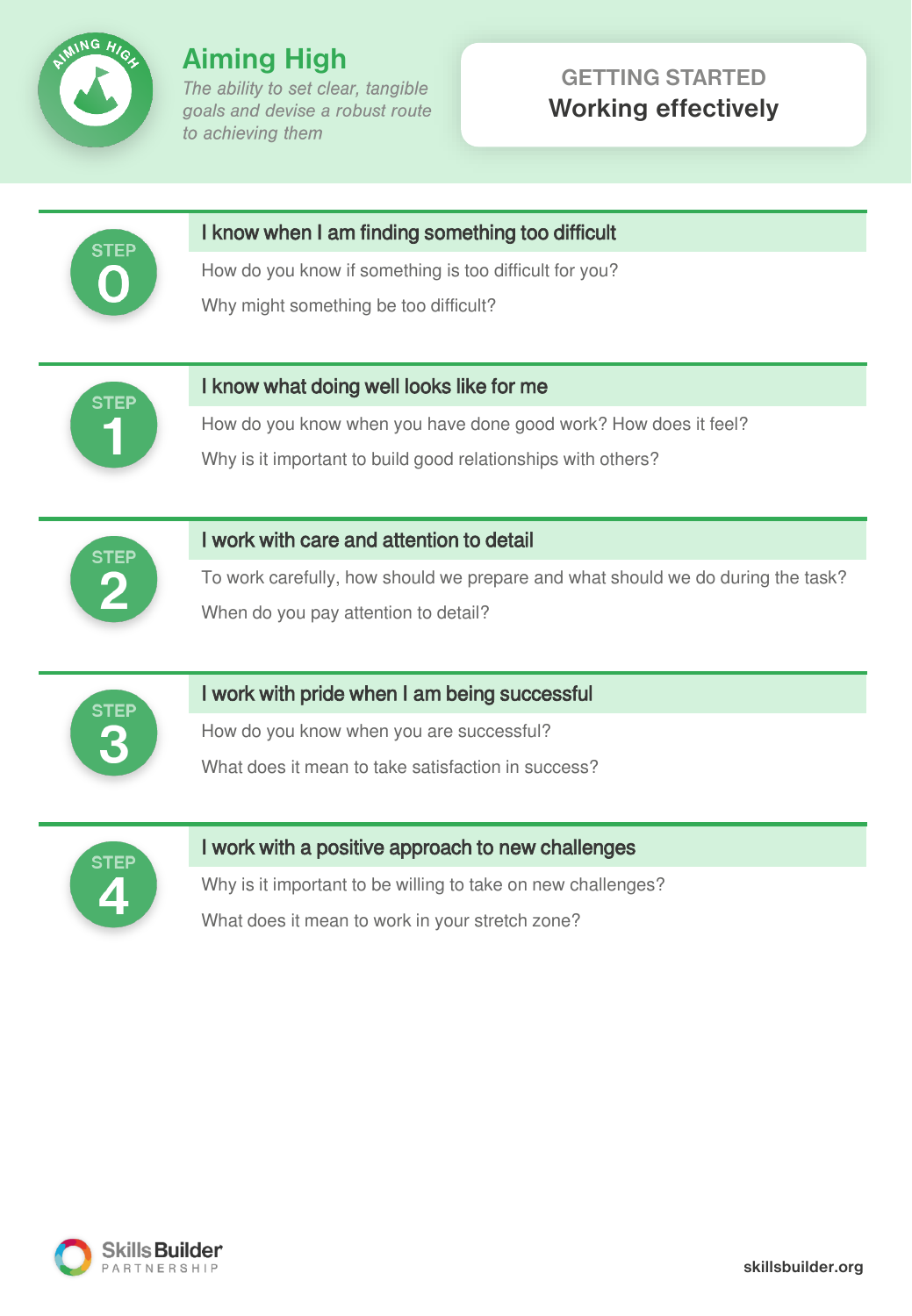

## **INTERMEDIATE Setting goals**



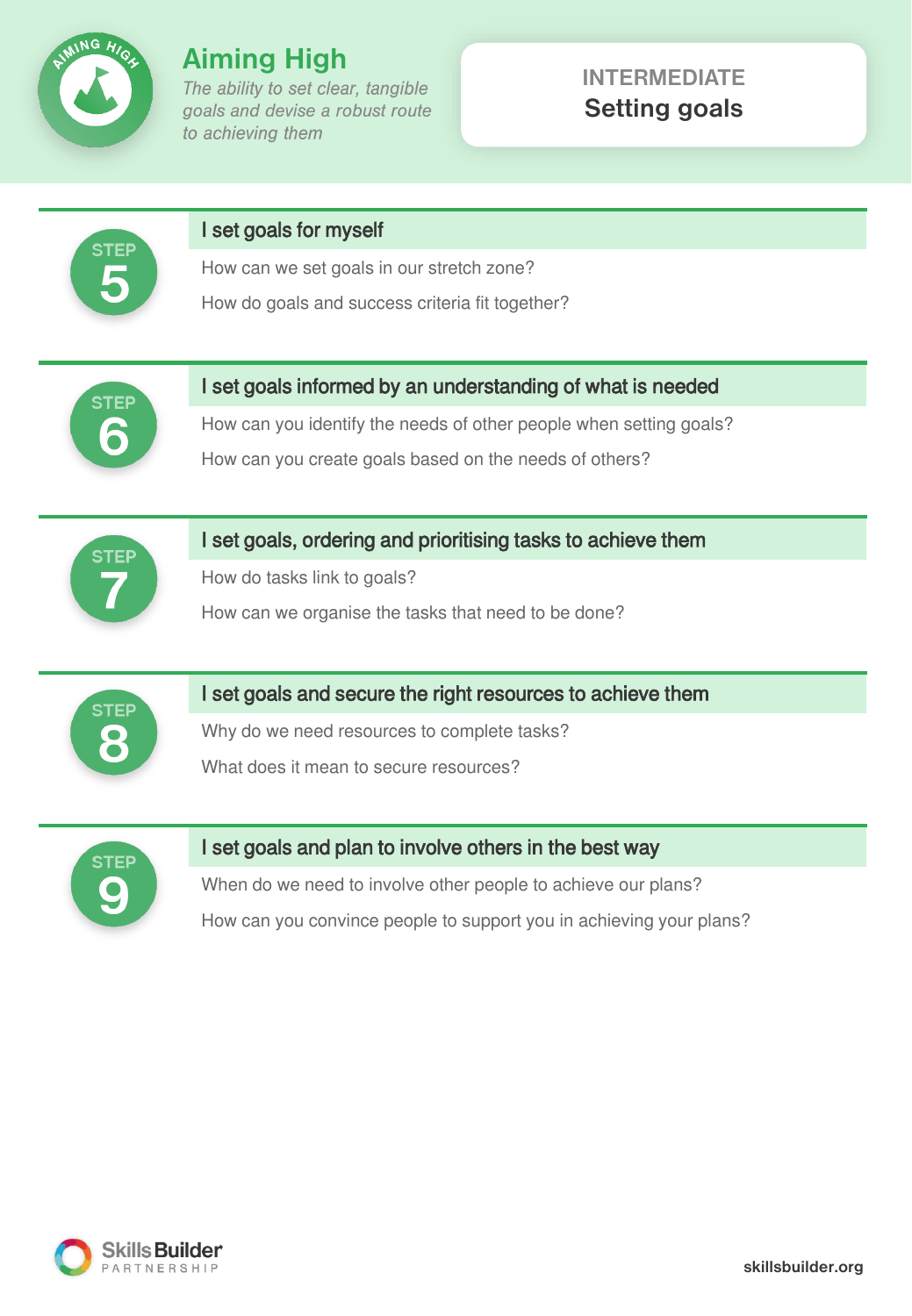

## **ADVANCED Creating plans**



I create plans that are informed by my skill set and that of others

How can you identify your skills? How can you identify those of others? Why is it important to think about skills when making plans?



I create plans that include clear targets to make progress tangible

What are the steps to creating a plan?

Why is it important to take care when setting targets?



I create plans that are informed by external views, including constructive criticism

Why is it important to include external views as we develop our plans?

How and when can we ask for constructive criticism?